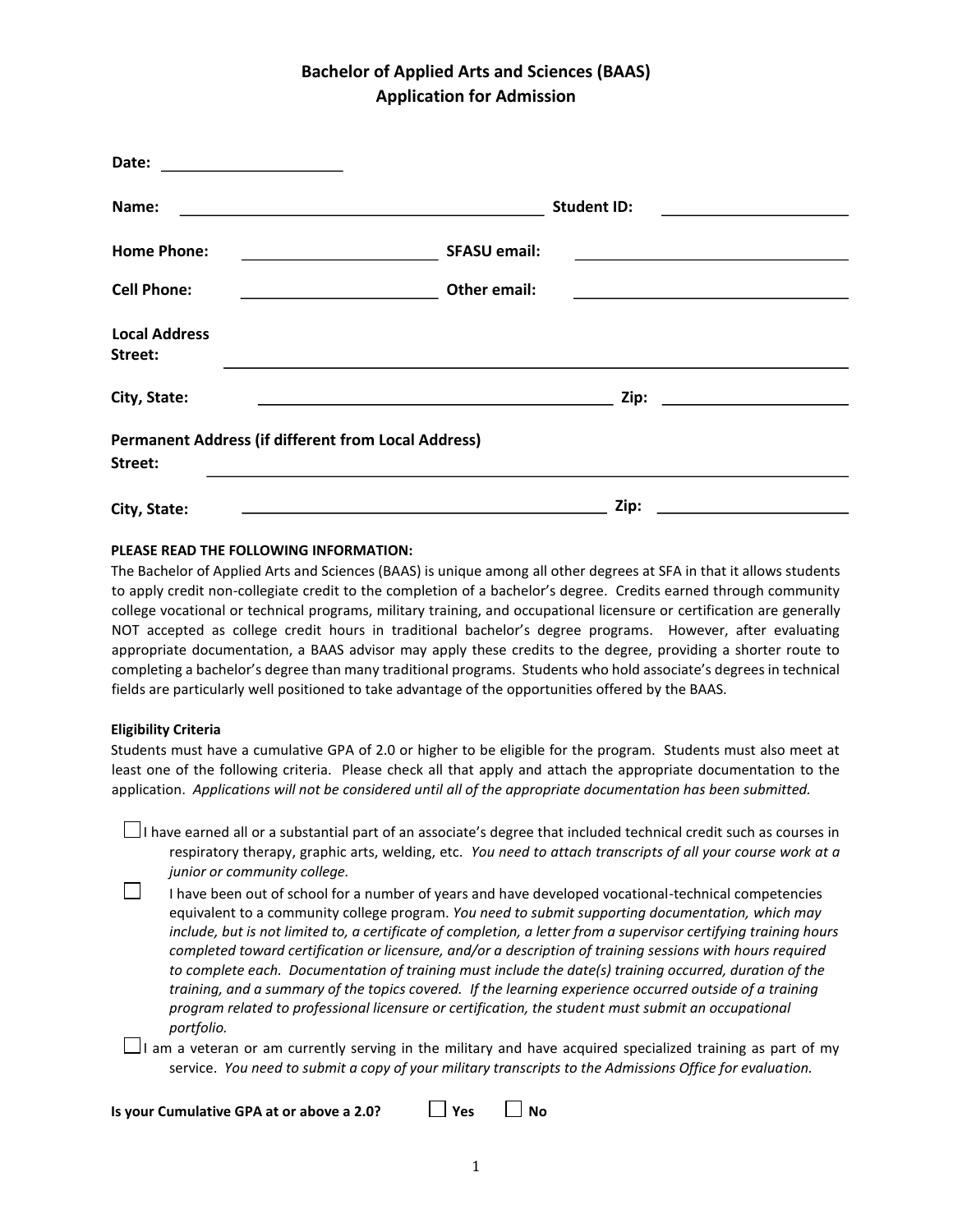## **Admission Process**

You must submit a completed BAAS application for admission, including documentation of eligibility. You can either submit the application via email to **baas@sfasu.edu** or mail it to:

BAAS Program Coordinator Division of Multidisciplinary Programs P.O. Box 6082, SFA Station Nacogdoches, Texas 75962-6082

Application due dates are as follows:

Fall Semester- July 31st Spring Semester- December 1st Summer Semesters- April 1st

Completed applications will be reviewed by the BAAS Program Director. You will be notified of your admission status once your application has been reviewed.

## **Degree Requirements**

Once you are admitted to the BAAS program you must comply with the following standards:

- 1) Maintain a cumulative GPA of 2.0 or higher.
- 2) Maintain a GPA of 2.0 or higher in each of the following degree components: core, area of specialization, and professional development area.
- 3) Complete AAS 300 and AAS 498 with a grade of C or higher.
- 4) Only those courses in which you earn a grade of C or higher will count towards the requirements for the area of study and professional development area.

Additional degree requirements are outlined in the General Bulletin, which is available online at [www.sfasu.edu.](http://www.sfasu.edu/) 

In signing this document, I acknowledge that I have read and understand the above information.

|  | <b>Applicant's Signature</b> |
|--|------------------------------|
|  |                              |

**Printed Name Date Date Contract Printed Name Date Date Contract Printed Name Date Date Date American** 

**Note to Applicant:** In order to complete the application process, you must respond to the essay question on the following page.

|                                | Only for use by the Division of Multidisciplinary Programs: |
|--------------------------------|-------------------------------------------------------------|
| Eligible: $\Box$ Yes $\Box$ No | <b>Comments:</b>                                            |

**BAAS Program Director- Signature & Date Associate Dean- Signature & Date**